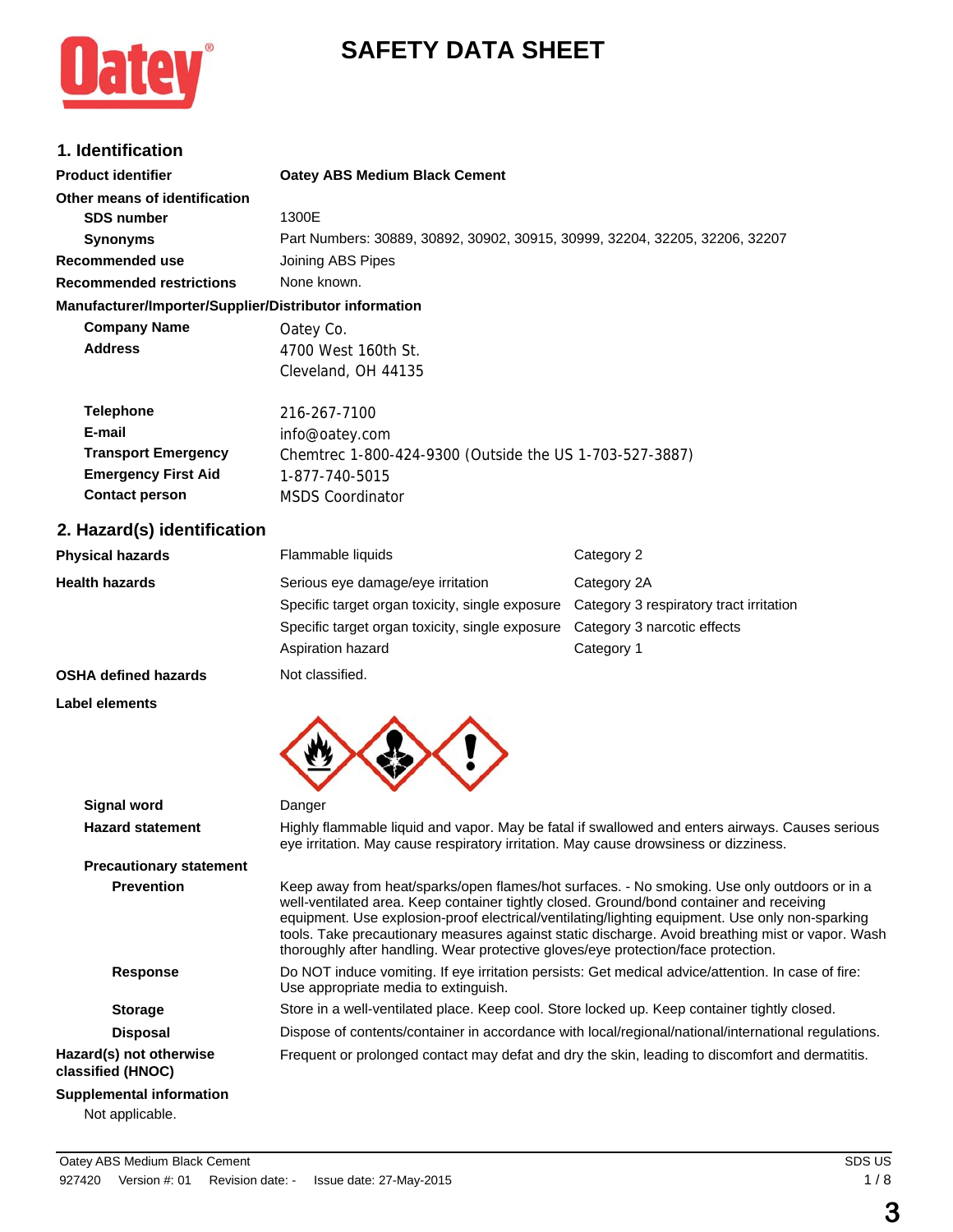# **3. Composition/information on ingredients**

#### **Mixtures**

| <b>Chemical name</b>                     | <b>CAS number</b> | %         |
|------------------------------------------|-------------------|-----------|
| Methyl ethyl ketone                      | 78-93-3           | 40-60     |
| ABS Resin                                | 9003-56-9         | $30-40$   |
| Acetone                                  | 67-64-1           | $10 - 20$ |
| Other components below reportable levels |                   | 2.41      |

\*Designates that a specific chemical identity and/or percentage of composition has been withheld as a trade secret.

# **4. First-aid measures**

| <b>Inhalation</b>                                                            | Remove victim to fresh air and keep at rest in a position comfortable for breathing. Call a POISON<br>CENTER or doctor/physician if you feel unwell.                                                                                                                                                                 |
|------------------------------------------------------------------------------|----------------------------------------------------------------------------------------------------------------------------------------------------------------------------------------------------------------------------------------------------------------------------------------------------------------------|
| <b>Skin contact</b>                                                          | Take off immediately all contaminated clothing. Wash off with soap and water.                                                                                                                                                                                                                                        |
| Eye contact                                                                  | Immediately flush eyes with plenty of water for at least 15 minutes. Remove contact lenses, if<br>present and easy to do. Continue rinsing. If eye irritation persists: Get medical advice/attention.                                                                                                                |
| Ingestion                                                                    | Call a physician or poison control center immediately. Do not induce vomiting. If vomiting occurs,<br>keep head low so that stomach content doesn't get into the lungs. Aspiration may cause<br>pulmonary edema and pneumonitis.                                                                                     |
| <b>Most important</b><br>symptoms/effects, acute and<br>delayed              | Symptoms may include stinging, tearing, redness, swelling, and blurred vision. Vapors have a<br>narcotic effect and may cause headache, fatigue, dizziness and nausea.                                                                                                                                               |
| Indication of immediate<br>medical attention and special<br>treatment needed | Provide general supportive measures and treat symptomatically. Thermal burns: Flush with water<br>immediately. While flushing, remove clothes which do not adhere to affected area. Call an<br>ambulance. Continue flushing during transport to hospital. Keep victim under observation.<br>Symptoms may be delayed. |
| <b>General information</b>                                                   | Take off all contaminated clothing immediately. Ensure that medical personnel are aware of the<br>material(s) involved, and take precautions to protect themselves. Wash contaminated clothing<br>before reuse.                                                                                                      |
| 5. Fire-fighting measures                                                    |                                                                                                                                                                                                                                                                                                                      |
| Suitable extinguishing media                                                 | Alcohol resistant foam. Water fog. Dry chemical powder. Carbon dioxide (CO2).                                                                                                                                                                                                                                        |
| Unsuitable extinguishing<br>media                                            | Water. Do not use water jet as an extinguisher, as this will spread the fire.                                                                                                                                                                                                                                        |
| Specific hazards arising from<br>the chemical                                | Vapors may form explosive mixtures with air. Vapors may travel considerable distance to a source<br>of ignition and flash back. During fire, gases hazardous to health may be formed.                                                                                                                                |
| Special protective equipment<br>and precautions for firefighters             | Self-contained breathing apparatus and full protective clothing must be worn in case of fire.                                                                                                                                                                                                                        |
| <b>Fire fighting</b><br>equipment/instructions                               | In case of fire and/or explosion do not breathe fumes. Move containers from fire area if you can do<br>so without risk.                                                                                                                                                                                              |
| <b>Specific methods</b>                                                      | Use standard firefighting procedures and consider the hazards of other involved materials.                                                                                                                                                                                                                           |
| <b>General fire hazards</b>                                                  | Highly flammable liquid and vapor.                                                                                                                                                                                                                                                                                   |
|                                                                              |                                                                                                                                                                                                                                                                                                                      |

#### **6. Accidental release measures**

Keep unnecessary personnel away. Keep people away from and upwind of spill/leak. Keep out of low areas. Eliminate all ignition sources (no smoking, flares, sparks, or flames in immediate area). Wear appropriate protective equipment and clothing during clean-up. Avoid inhalation of vapors or mists. Do not touch damaged containers or spilled material unless wearing appropriate protective clothing. Ventilate closed spaces before entering them. Local authorities should be advised if significant spillages cannot be contained. For personal protection, see section 8 of the SDS. **Personal precautions, protective equipment and emergency procedures**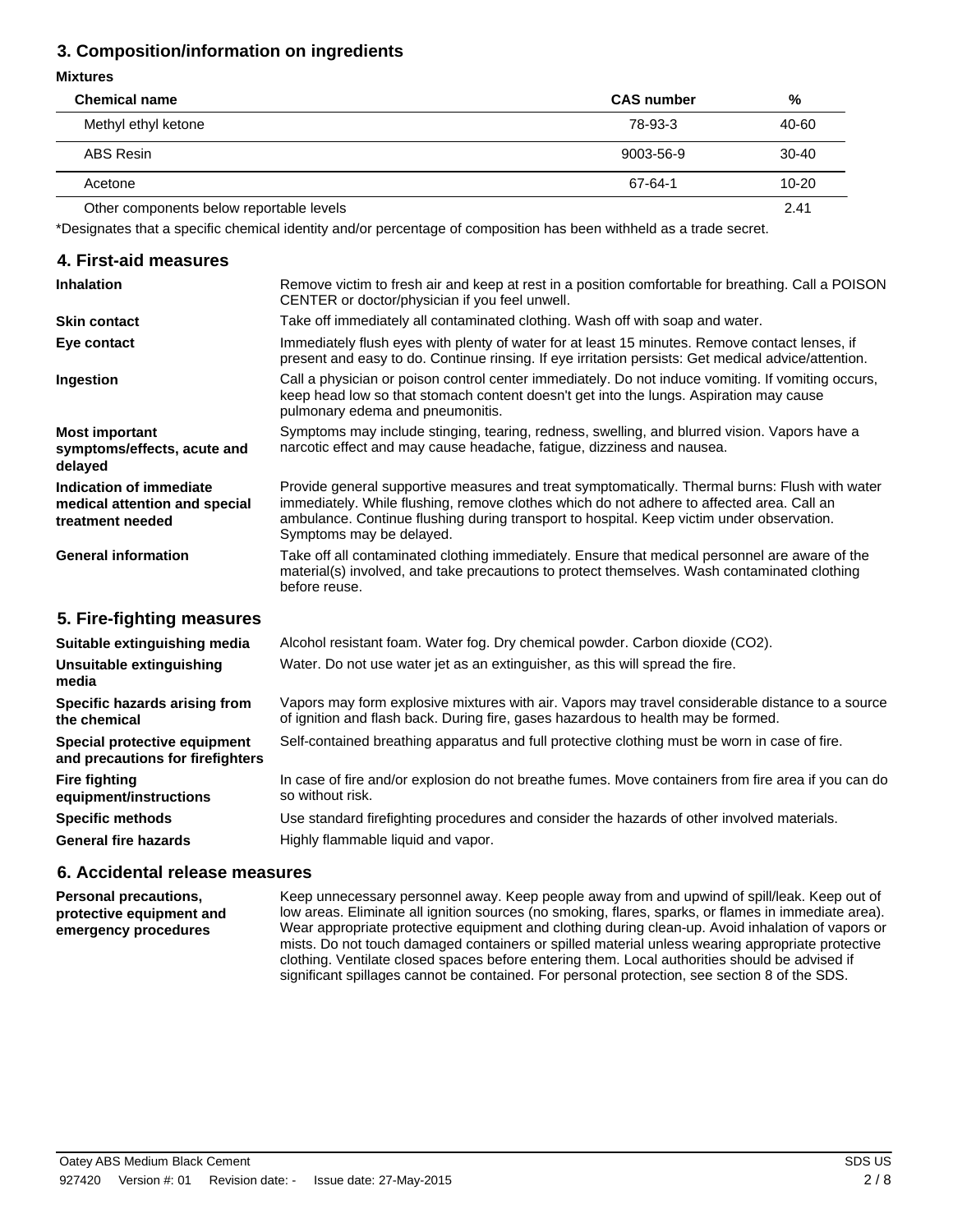| <b>Methods and materials for</b><br>containment and cleaning up | Eliminate all ignition sources (no smoking, flares, sparks, or flames in immediate area). Take<br>precautionary measures against static discharge. Use only non-sparking tools. Keep combustibles<br>(wood, paper, oil, etc.) away from spilled material.                                                                                                                                                                                                                                                                                                                                                                                 |
|-----------------------------------------------------------------|-------------------------------------------------------------------------------------------------------------------------------------------------------------------------------------------------------------------------------------------------------------------------------------------------------------------------------------------------------------------------------------------------------------------------------------------------------------------------------------------------------------------------------------------------------------------------------------------------------------------------------------------|
|                                                                 | Large Spills: Stop the flow of material, if this is without risk. Dike the spilled material, where this is<br>possible. Cover with plastic sheet to prevent spreading. Use a non-combustible material like<br>vermiculite, sand or earth to soak up the product and place into a container for later disposal.<br>Prevent entry into waterways, sewer, basements or confined areas. Following product recovery,<br>flush area with water.                                                                                                                                                                                                 |
|                                                                 | Small Spills: Wipe up with absorbent material (e.g. cloth, fleece). Clean surface thoroughly to<br>remove residual contamination.                                                                                                                                                                                                                                                                                                                                                                                                                                                                                                         |
|                                                                 | Never return spills to original containers for re-use. For waste disposal, see section 13 of the SDS.                                                                                                                                                                                                                                                                                                                                                                                                                                                                                                                                     |
| <b>Environmental precautions</b>                                | Avoid discharge into drains, water courses or onto the ground.                                                                                                                                                                                                                                                                                                                                                                                                                                                                                                                                                                            |
| 7. Handling and storage                                         |                                                                                                                                                                                                                                                                                                                                                                                                                                                                                                                                                                                                                                           |
| <b>Precautions for safe handling</b>                            | Vapors may form explosive mixtures with air. Do not handle, store or open near an open flame,<br>sources of heat or sources of ignition. Protect material from direct sunlight. Do not smoke. Take<br>precautionary measures against static discharges. All equipment used when handling the product<br>must be grounded. Use non-sparking tools and explosion-proof equipment. Avoid breathing mist or<br>vapor. Avoid contact with eyes. Avoid prolonged exposure. Provide adequate ventilation. Wear<br>appropriate personal protective equipment. Observe good industrial hygiene practices. Wash<br>hands thoroughly after handling. |
| Conditions for safe storage,<br>including any incompatibilities | Store locked up. Keep away from heat, sparks and open flame. Prevent electrostatic charge<br>build-up by using common bonding and grounding techniques. Store in original tightly closed<br>container. Store in a cool, dry place out of direct sunlight. Store in a well-ventilated place. Store<br>away from incompatible materials (see Section 10 of the SDS). Keep in an area equipped with<br>sprinklers.                                                                                                                                                                                                                           |

# **8. Exposure controls/personal protection**

## **Occupational exposure limits**

#### **US. OSHA Table Z-1 Limits for Air Contaminants (29 CFR 1910.1000)**

| <b>Components</b>                           |            | <b>Type</b>        |                 | Value                |  |
|---------------------------------------------|------------|--------------------|-----------------|----------------------|--|
| Acetone (CAS 67-64-1)                       | <b>PEL</b> |                    |                 | 2400 mg/m3           |  |
|                                             |            |                    |                 | 1000 ppm             |  |
| Methyl ethyl ketone (CAS<br>$78-93-3$       | <b>PEL</b> |                    |                 | 590 mg/m3            |  |
|                                             |            |                    |                 | 200 ppm              |  |
| <b>US. ACGIH Threshold Limit Values</b>     |            |                    |                 |                      |  |
| <b>Components</b>                           |            | <b>Type</b>        |                 | <b>Value</b>         |  |
| Acetone (CAS 67-64-1)                       |            | <b>STEL</b>        |                 | 750 ppm              |  |
|                                             |            | <b>TWA</b>         |                 | 500 ppm              |  |
| Methyl ethyl ketone (CAS<br>$78-93-3$       |            | <b>STEL</b>        |                 | 300 ppm              |  |
|                                             |            | <b>TWA</b>         |                 | 200 ppm              |  |
| US. NIOSH: Pocket Guide to Chemical Hazards |            |                    |                 |                      |  |
| <b>Components</b>                           |            | <b>Type</b>        |                 | <b>Value</b>         |  |
| Acetone (CAS 67-64-1)                       |            | <b>TWA</b>         |                 | 590 mg/m3            |  |
|                                             |            |                    |                 | 250 ppm              |  |
| Methyl ethyl ketone (CAS<br>$78-93-3$       |            | <b>STEL</b>        |                 | 885 mg/m3            |  |
|                                             |            |                    |                 | 300 ppm              |  |
|                                             |            | <b>TWA</b>         |                 | 590 mg/m3            |  |
|                                             |            |                    |                 | 200 ppm              |  |
| <b>Biological limit values</b>              |            |                    |                 |                      |  |
| <b>ACGIH Biological Exposure Indices</b>    |            |                    |                 |                      |  |
| <b>Components</b>                           | Value      | <b>Determinant</b> | <b>Specimen</b> | <b>Sampling Time</b> |  |
| Acetone (CAS 67-64-1)                       | 50 mg/l    | Acetone            | Urine           | $\star$              |  |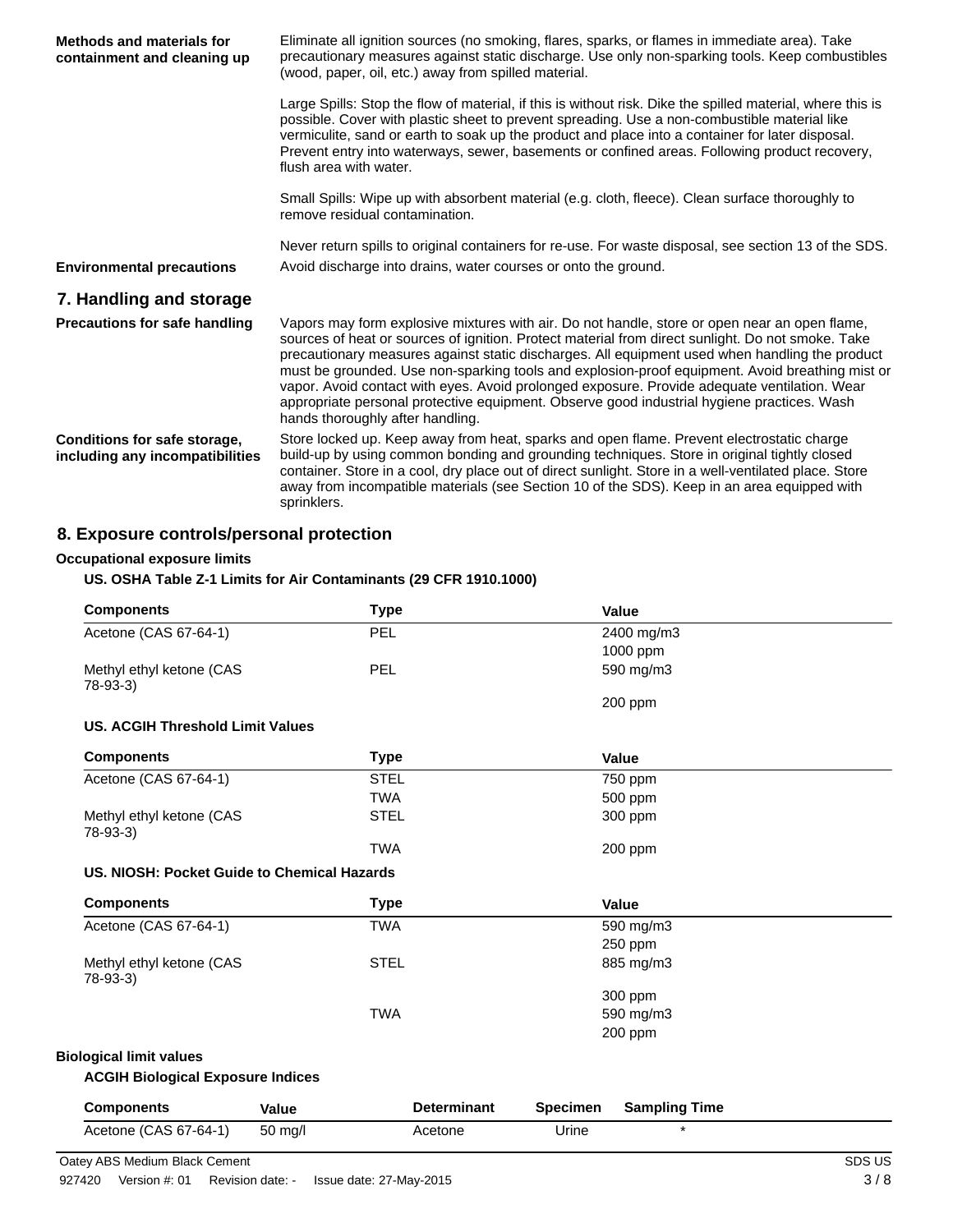#### **ACGIH Biological Exposure Indices**

| <b>Components</b>                                                     | Value                   | <b>Determinant</b>                                            | <b>Specimen</b> | <b>Sampling Time</b>                                                                                                                                                                                                                                                                                                                                                                                                                                                                      |
|-----------------------------------------------------------------------|-------------------------|---------------------------------------------------------------|-----------------|-------------------------------------------------------------------------------------------------------------------------------------------------------------------------------------------------------------------------------------------------------------------------------------------------------------------------------------------------------------------------------------------------------------------------------------------------------------------------------------------|
| Methyl ethyl ketone (CAS<br>78-93-3)                                  | $2 \text{ mq/l}$        | MEK                                                           | Urine           | $\star$                                                                                                                                                                                                                                                                                                                                                                                                                                                                                   |
| * - For sampling details, please see the source document.             |                         |                                                               |                 |                                                                                                                                                                                                                                                                                                                                                                                                                                                                                           |
| Appropriate engineering<br>controls                                   |                         |                                                               |                 | Explosion-proof general and local exhaust ventilation. Good general ventilation (typically 10 air<br>changes per hour) should be used. Ventilation rates should be matched to conditions. If<br>applicable, use process enclosures, local exhaust ventilation, or other engineering controls to<br>maintain airborne levels below recommended exposure limits. If exposure limits have not been<br>established, maintain airborne levels to an acceptable level. Provide eyewash station. |
| Individual protection measures, such as personal protective equipment |                         |                                                               |                 |                                                                                                                                                                                                                                                                                                                                                                                                                                                                                           |
| Eye/face protection                                                   |                         | Wear safety glasses with side shields (or goggles).           |                 |                                                                                                                                                                                                                                                                                                                                                                                                                                                                                           |
| <b>Skin protection</b>                                                |                         |                                                               |                 |                                                                                                                                                                                                                                                                                                                                                                                                                                                                                           |
| <b>Hand protection</b>                                                | Wear protective gloves. |                                                               |                 |                                                                                                                                                                                                                                                                                                                                                                                                                                                                                           |
| Other                                                                 |                         | Wear appropriate chemical resistant clothing.                 |                 |                                                                                                                                                                                                                                                                                                                                                                                                                                                                                           |
| <b>Respiratory protection</b>                                         |                         | been established), an approved respirator must be worn.       |                 | If engineering controls do not maintain airborne concentrations below recommended exposure<br>limits (where applicable) or to an acceptable level (in countries where exposure limits have not                                                                                                                                                                                                                                                                                            |
| <b>Thermal hazards</b>                                                |                         | Wear appropriate thermal protective clothing, when necessary. |                 |                                                                                                                                                                                                                                                                                                                                                                                                                                                                                           |
| <b>General hygiene</b><br>considerations                              |                         | When using, do not eat, drink or smoke.                       |                 |                                                                                                                                                                                                                                                                                                                                                                                                                                                                                           |

# **9. Physical and chemical properties**

| <b>Appearance</b> |  |
|-------------------|--|
|-------------------|--|

| <b>Physical state</b>                             | Liquid.                          |
|---------------------------------------------------|----------------------------------|
| <b>Form</b>                                       | Opaque liquid.                   |
| Color                                             | Black.                           |
| Odor                                              | Solvent.                         |
| <b>Odor threshold</b>                             | Not available.                   |
| рH                                                | Not available.                   |
| <b>Melting point/freezing point</b>               | Not available.                   |
| Initial boiling point and boiling<br>range        | 151 °F (66.11 °C)                |
| <b>Flash point</b>                                | 14.0 - 23.0 °F (-10.0 - -5.0 °C) |
| <b>Evaporation rate</b>                           | $5.5 - 8$                        |
| Flammability (solid, gas)                         | Not available.                   |
| Upper/lower flammability or explosive limits      |                                  |
| <b>Flammability limit - lower</b><br>(%)          | 1.8                              |
| <b>Flammability limit - upper</b><br>$(\%)$       | 11.8                             |
| Explosive limit - lower (%)                       | Not available.                   |
| Explosive limit - upper (%)                       | Not available.                   |
| Vapor pressure                                    | 145 mm Hg @ 20 C                 |
| <b>Vapor density</b>                              | 2.5                              |
| <b>Relative density</b>                           | $0.89 + 0.02$                    |
| Solubility(ies)                                   |                                  |
| <b>Solubility (water)</b>                         | Not available.                   |
| <b>Partition coefficient</b><br>(n-octanol/water) | Not available.                   |
| <b>Auto-ignition temperature</b>                  | Not available.                   |
| <b>Decomposition temperature</b>                  | Not available.                   |
| <b>Viscosity</b>                                  | 500 - 1500 cP                    |

Oatey ABS Medium Black Cement SDS US 927420 Version #: 01 Revision date: - Issue date: 27-May-2015 4/8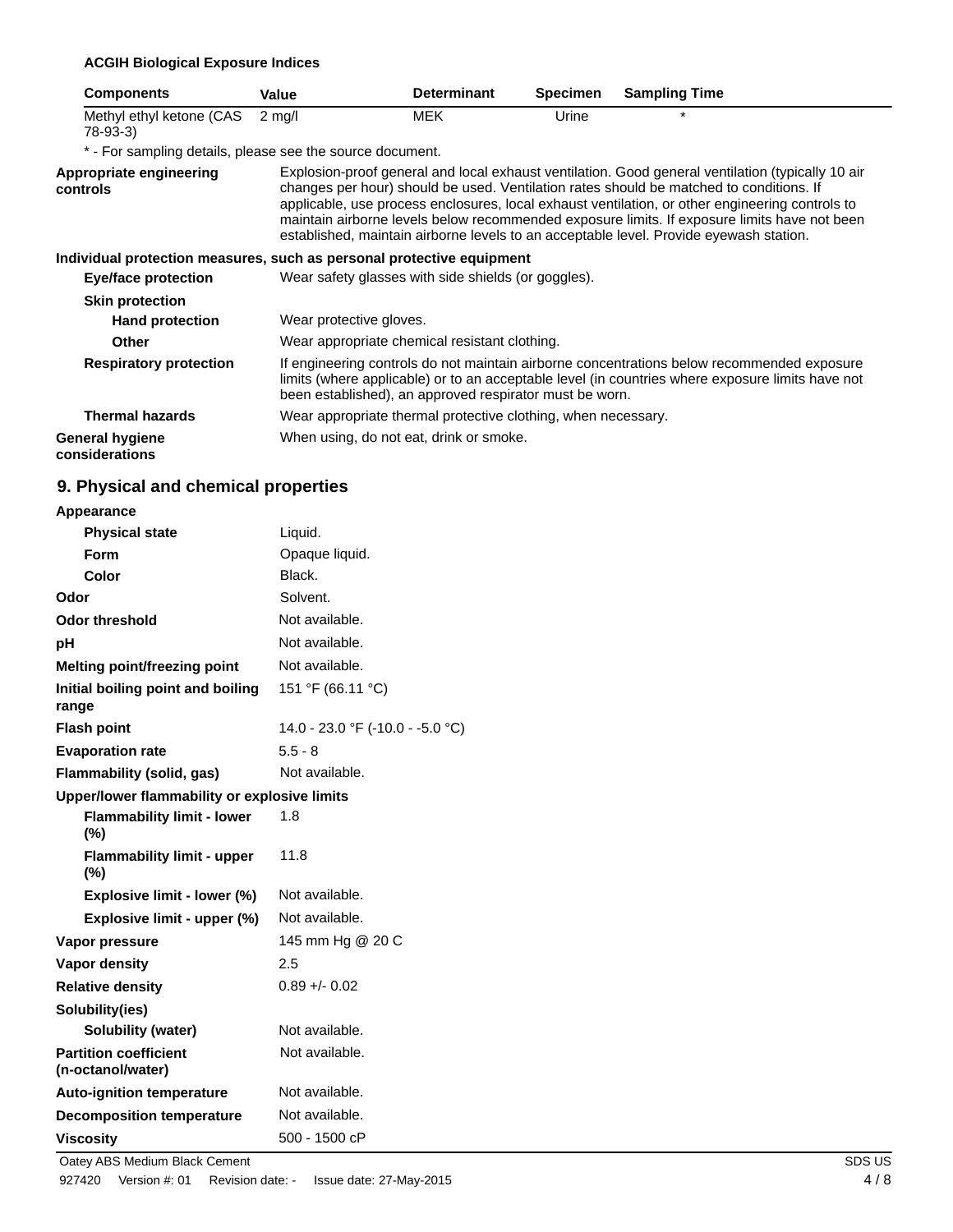| Viscosity temperature    | 77 °F (25 °C)             |
|--------------------------|---------------------------|
| <b>Other information</b> |                           |
| <b>Bulk density</b>      | 7.4 lbs/gal               |
| VOC (Weight %)           | 285 g/l SQACMD 1168/M316A |

#### **10. Stability and reactivity**

| <b>Reactivity</b>                            | The product is stable and non-reactive under normal conditions of use, storage and transport.                                                     |
|----------------------------------------------|---------------------------------------------------------------------------------------------------------------------------------------------------|
| <b>Chemical stability</b>                    | Material is stable under normal conditions.                                                                                                       |
| <b>Possibility of hazardous</b><br>reactions | No dangerous reaction known under conditions of normal use.                                                                                       |
| <b>Conditions to avoid</b>                   | Avoid heat, sparks, open flames and other ignition sources. Avoid temperatures exceeding the<br>flash point. Contact with incompatible materials. |
| Incompatible materials                       | Acids. Strong oxidizing agents. Ammonia. Amines. Isocyanates. Caustics.                                                                           |
| <b>Hazardous decomposition</b><br>products   | No hazardous decomposition products are known.                                                                                                    |

#### **11. Toxicological information**

#### **Information on likely routes of exposure**

| <b>Inhalation</b>                                                                  | May be fatal if swallowed and enters airways. Vapors have a narcotic effect and may cause<br>headache, fatigue, dizziness and nausea. Prolonged inhalation may be harmful. May cause<br>irritation to the respiratory system. |
|------------------------------------------------------------------------------------|-------------------------------------------------------------------------------------------------------------------------------------------------------------------------------------------------------------------------------|
| <b>Skin contact</b>                                                                | No adverse effects due to skin contact are expected.                                                                                                                                                                          |
| Eye contact                                                                        | Causes serious eye irritation.                                                                                                                                                                                                |
| Ingestion                                                                          | May be fatal if swallowed and enters airways.                                                                                                                                                                                 |
| Symptoms related to the<br>physical, chemical and<br>toxicological characteristics | Symptoms may include stinging, tearing, redness, swelling, and blurred vision. Symptoms of<br>overexposure may be headache, dizziness, tiredness, nausea and vomiting.                                                        |

#### **Information on toxicological effects**

**Acute toxicity** May be fatal if swallowed and enters airways. Narcotic effects. May cause respiratory irritation. **Components Species Test Results** Acetone (CAS 67-64-1) LD50 Rabbit *Dermal* **Acute** 20 ml/kg LC50 Rat *Inhalation* 50 mg/l, 8 Hours LD50 Rat *Oral* 5800 mg/kg \* Estimates for product may be based on additional component data not shown. **Skin corrosion/irritation** Prolonged skin contact may cause temporary irritation. **Serious eye damage/eye** Causes serious eye irritation. **irritation Respiratory or skin sensitization Respiratory sensitization** Not available. **Skin sensitization** This product is not expected to cause skin sensitization. No data available to indicate product or any components present at greater than 0.1% are mutagenic or genotoxic. **Germ cell mutagenicity Carcinogenicity** This product is not considered to be a carcinogen by IARC, ACGIH, NTP, or OSHA. **OSHA Specifically Regulated Substances (29 CFR 1910.1001-1050)** Not listed. **Reproductive toxicity** This product is not expected to cause reproductive or developmental effects. **Specific target organ toxicity single exposure** Respiratory tract irritation. Narcotic effects.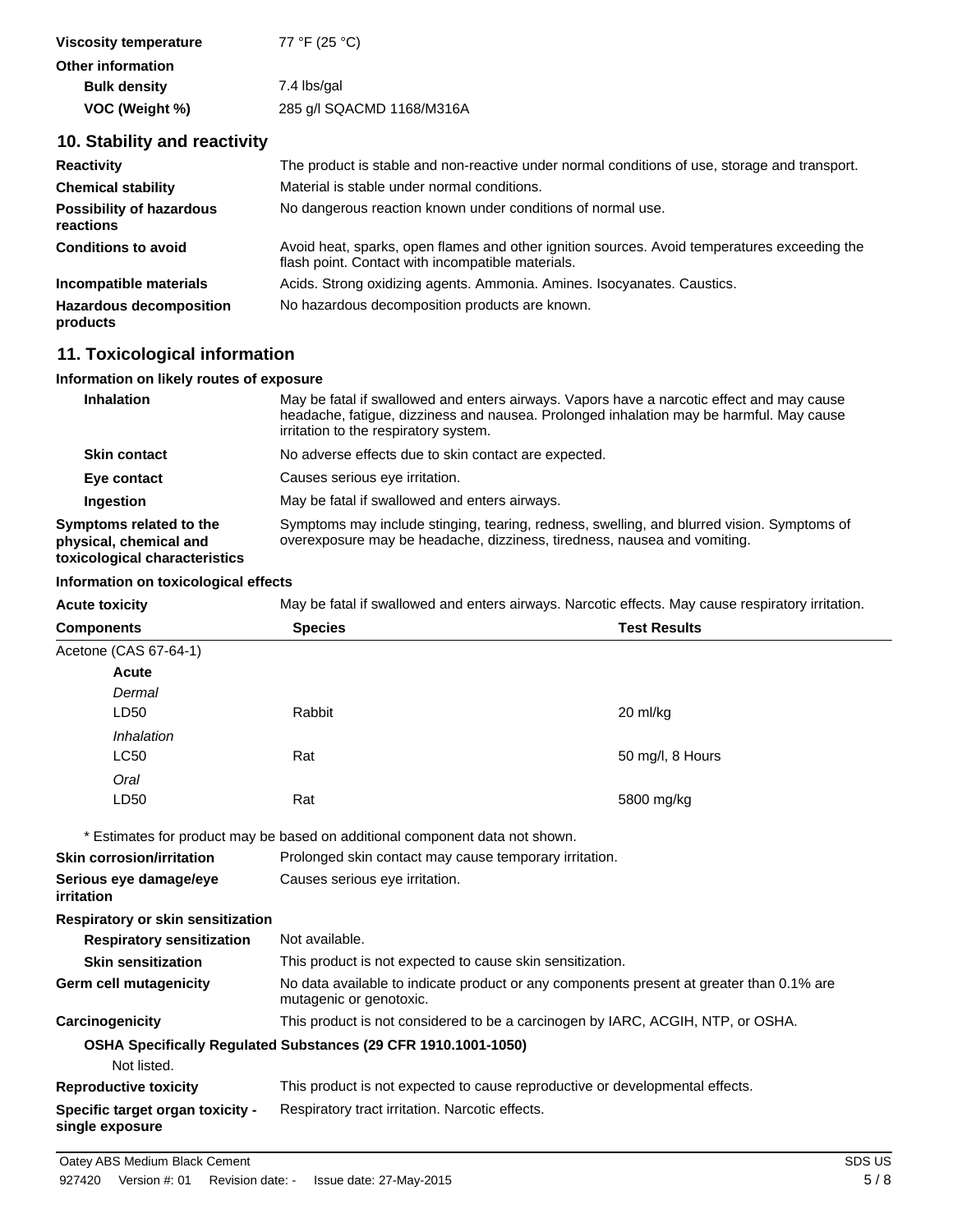| Specific target organ toxicity -<br>repeated exposure | Not classified.                                                                                                                                                                                       |
|-------------------------------------------------------|-------------------------------------------------------------------------------------------------------------------------------------------------------------------------------------------------------|
| <b>Aspiration hazard</b>                              | May be fatal if swallowed and enters airways.                                                                                                                                                         |
| <b>Chronic effects</b>                                | Prolonged inhalation may be harmful.                                                                                                                                                                  |
| 12. Ecological information                            |                                                                                                                                                                                                       |
| <b>Ecotoxicity</b>                                    | The product is not classified as environmentally hazardous. However, this does not exclude the<br>possibility that large or frequent spills can have a harmful or damaging effect on the environment. |

| <b>Components</b>                                                            |                    | <b>Species</b>                                             | <b>Test Results</b>                                                                        |
|------------------------------------------------------------------------------|--------------------|------------------------------------------------------------|--------------------------------------------------------------------------------------------|
| Acetone (CAS 67-64-1)                                                        |                    |                                                            |                                                                                            |
| <b>Aquatic</b>                                                               |                    |                                                            |                                                                                            |
| Fish                                                                         | LC50               |                                                            | Fathead minnow (Pimephales promelas) > 100 mg/l, 96 hours                                  |
| * Estimates for product may be based on additional component data not shown. |                    |                                                            |                                                                                            |
| <b>Persistence and degradability</b>                                         |                    | No data is available on the degradability of this product. |                                                                                            |
| <b>Bioaccumulative potential</b>                                             | No data available. |                                                            |                                                                                            |
| Partition coefficient n-octanol / water (log Kow)                            |                    |                                                            |                                                                                            |
| Acetone (CAS 67-64-1)                                                        |                    | $-0.24$                                                    |                                                                                            |
| Methyl ethyl ketone (CAS 78-93-3)                                            |                    | 0.29                                                       |                                                                                            |
| Mobility in soil                                                             | No data available. |                                                            |                                                                                            |
| Other adverse effects                                                        |                    |                                                            | No other adverse environmental effects (e.g. ozone depletion, photochemical ozone creation |

potential, endocrine disruption, global warming potential) are expected from this component.

## **13. Disposal considerations**

| <b>Disposal instructions</b>             | Collect and reclaim or dispose in sealed containers at licensed waste disposal site. This material<br>and its container must be disposed of as hazardous waste. Do not allow this material to drain into<br>sewers/water supplies. Do not contaminate ponds, waterways or ditches with chemical or used<br>container. Dispose of contents/container in accordance with local/regional/national/international<br>regulations. |
|------------------------------------------|------------------------------------------------------------------------------------------------------------------------------------------------------------------------------------------------------------------------------------------------------------------------------------------------------------------------------------------------------------------------------------------------------------------------------|
| Local disposal regulations               | Dispose in accordance with all applicable regulations.                                                                                                                                                                                                                                                                                                                                                                       |
| Hazardous waste code                     | The waste code should be assigned in discussion between the user, the producer and the waste<br>disposal company.                                                                                                                                                                                                                                                                                                            |
| Waste from residues / unused<br>products | Dispose of in accordance with local regulations. Empty containers or liners may retain some<br>product residues. This material and its container must be disposed of in a safe manner (see:<br>Disposal instructions).                                                                                                                                                                                                       |
| <b>Contaminated packaging</b>            | Empty containers should be taken to an approved waste handling site for recycling or disposal.<br>Since emptied containers may retain product residue, follow label warnings even after container is<br>emptied.                                                                                                                                                                                                             |

## **14. Transport information**

| <b>DOT</b>                  |                                                                                                      |
|-----------------------------|------------------------------------------------------------------------------------------------------|
| UN number                   | UN1133                                                                                               |
| UN proper shipping name     | Adhesives                                                                                            |
| Transport hazard class(es)  |                                                                                                      |
| <b>Class</b>                | 3                                                                                                    |
| <b>Subsidiary risk</b>      |                                                                                                      |
| Label(s)                    | 3                                                                                                    |
| Packing group               | $\mathsf{II}$                                                                                        |
|                             | Special precautions for user Read safety instructions, SDS and emergency procedures before handling. |
| <b>Special provisions</b>   | T11, TP1, TP8, TP27                                                                                  |
| <b>Packaging exceptions</b> | 150                                                                                                  |
| Packaging non bulk          | 201                                                                                                  |
| Packaging bulk              | 243                                                                                                  |
| IATA                        |                                                                                                      |
| <b>UN number</b>            | UN1133                                                                                               |
| UN proper shipping name     | Adhesives                                                                                            |
| Transport hazard class(es)  |                                                                                                      |
| <b>Class</b>                | 3                                                                                                    |
| Subsidiary risk             |                                                                                                      |
|                             |                                                                                                      |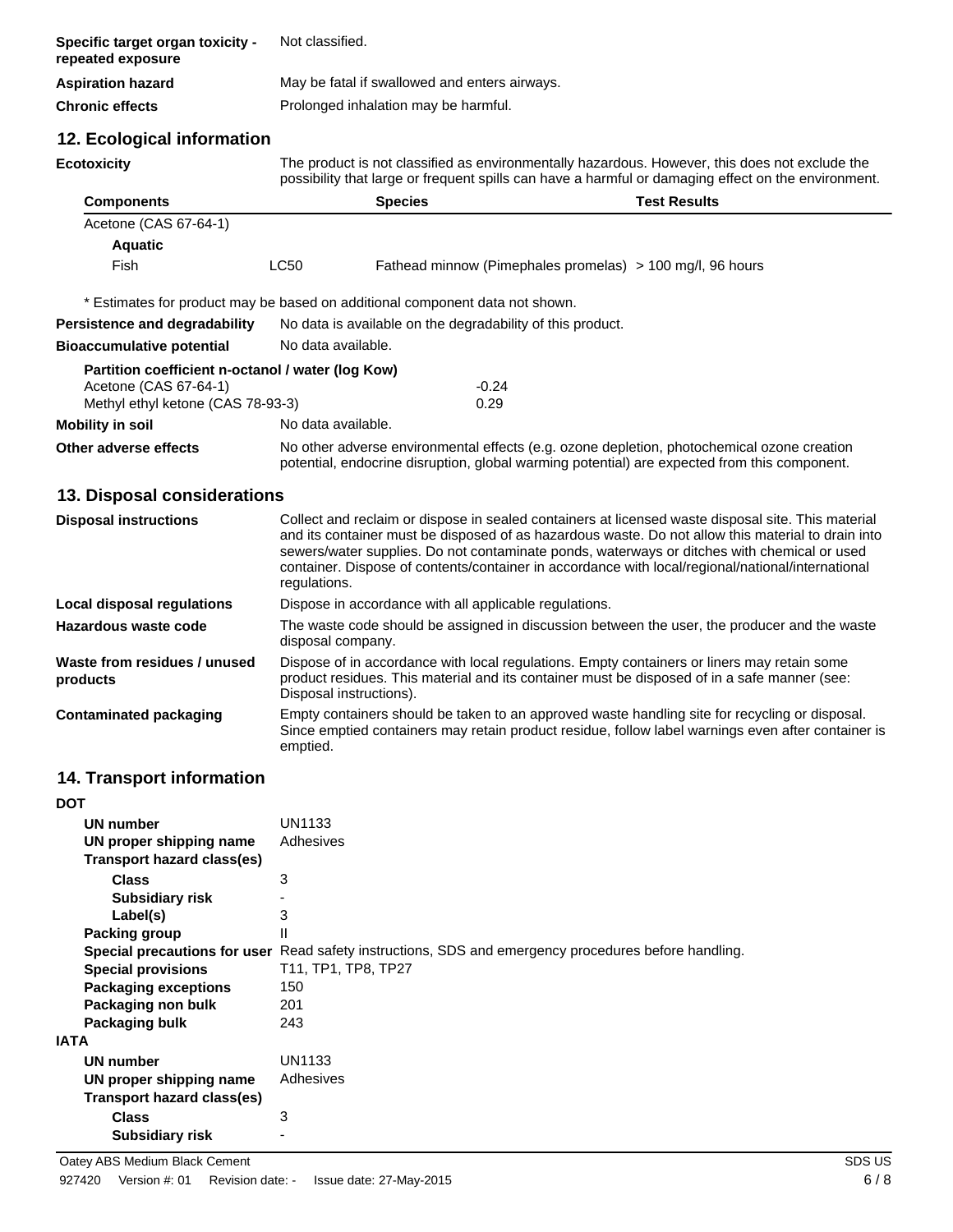|             | <b>Packing group</b>                                                 | $\mathbf{I}$                                                                               |                                                                                                             |
|-------------|----------------------------------------------------------------------|--------------------------------------------------------------------------------------------|-------------------------------------------------------------------------------------------------------------|
|             | <b>Environmental hazards</b>                                         | No.                                                                                        |                                                                                                             |
|             | <b>ERG Code</b>                                                      | 3L                                                                                         |                                                                                                             |
| <b>IMDG</b> |                                                                      |                                                                                            | Special precautions for user Read safety instructions, SDS and emergency procedures before handling.        |
|             | <b>UN number</b>                                                     | <b>UN1133</b>                                                                              |                                                                                                             |
|             | UN proper shipping name<br><b>Transport hazard class(es)</b>         | <b>ADHESIVES</b>                                                                           |                                                                                                             |
|             | <b>Class</b>                                                         | 3                                                                                          |                                                                                                             |
|             | <b>Subsidiary risk</b>                                               | $\mathsf{II}$                                                                              |                                                                                                             |
|             | <b>Packing group</b><br><b>Environmental hazards</b>                 |                                                                                            |                                                                                                             |
|             | <b>Marine pollutant</b>                                              | No.                                                                                        |                                                                                                             |
|             | <b>EmS</b>                                                           | $F-E$ , S-D                                                                                |                                                                                                             |
|             | Transport in bulk according to<br>Annex II of MARPOL 73/78 and       | Not available.                                                                             | Special precautions for user Read safety instructions, SDS and emergency procedures before handling.        |
|             | the IBC Code                                                         |                                                                                            |                                                                                                             |
|             | 15. Regulatory information                                           |                                                                                            |                                                                                                             |
|             | <b>US federal regulations</b>                                        |                                                                                            |                                                                                                             |
|             |                                                                      | TSCA Section 12(b) Export Notification (40 CFR 707, Subpt. D)                              |                                                                                                             |
|             | Not regulated.                                                       |                                                                                            |                                                                                                             |
|             |                                                                      | OSHA Specifically Regulated Substances (29 CFR 1910.1001-1050)                             |                                                                                                             |
|             | Not listed.<br><b>CERCLA Hazardous Substance List (40 CFR 302.4)</b> |                                                                                            |                                                                                                             |
|             | Acetone (CAS 67-64-1)                                                |                                                                                            | <b>LISTED</b>                                                                                               |
|             | Methyl ethyl ketone (CAS 78-93-3)                                    |                                                                                            | <b>LISTED</b>                                                                                               |
|             |                                                                      | Superfund Amendments and Reauthorization Act of 1986 (SARA)                                |                                                                                                             |
|             | <b>Hazard categories</b>                                             | Immediate Hazard - Yes<br>Delayed Hazard - No<br>Fire Hazard - Yes<br>Pressure Hazard - No |                                                                                                             |
|             |                                                                      | Reactivity Hazard - No                                                                     |                                                                                                             |
|             | <b>SARA 302 Extremely hazardous substance</b><br>Not listed.         |                                                                                            |                                                                                                             |
|             | SARA 311/312 Hazardous<br>chemical                                   | No.                                                                                        |                                                                                                             |
|             | SARA 313 (TRI reporting)<br>Not regulated.                           |                                                                                            |                                                                                                             |
|             | Other federal regulations                                            |                                                                                            |                                                                                                             |
|             |                                                                      | Clean Air Act (CAA) Section 112 Hazardous Air Pollutants (HAPs) List                       |                                                                                                             |
|             | Not regulated.                                                       | Clean Air Act (CAA) Section 112(r) Accidental Release Prevention (40 CFR 68.130)           |                                                                                                             |
|             | Not regulated.                                                       |                                                                                            |                                                                                                             |
|             | <b>Safe Drinking Water Act</b><br>(SDWA)                             | Not regulated.                                                                             |                                                                                                             |
|             | <b>Chemical Code Number</b>                                          |                                                                                            | Drug Enforcement Administration (DEA). List 2, Essential Chemicals (21 CFR 1310.02(b) and 1310.04(f)(2) and |
|             | Acetone (CAS 67-64-1)                                                |                                                                                            | 6532                                                                                                        |
|             | Methyl ethyl ketone (CAS 78-93-3)                                    |                                                                                            | 6714                                                                                                        |
|             |                                                                      |                                                                                            | Drug Enforcement Administration (DEA). List 1 & 2 Exempt Chemical Mixtures (21 CFR 1310.12(c))              |
|             | Acetone (CAS 67-64-1)<br>Methyl ethyl ketone (CAS 78-93-3)           |                                                                                            | 35 %WV<br>35 %WV                                                                                            |
|             | <b>DEA Exempt Chemical Mixtures Code Number</b>                      |                                                                                            |                                                                                                             |

Acetone (CAS 67-64-1) 6532